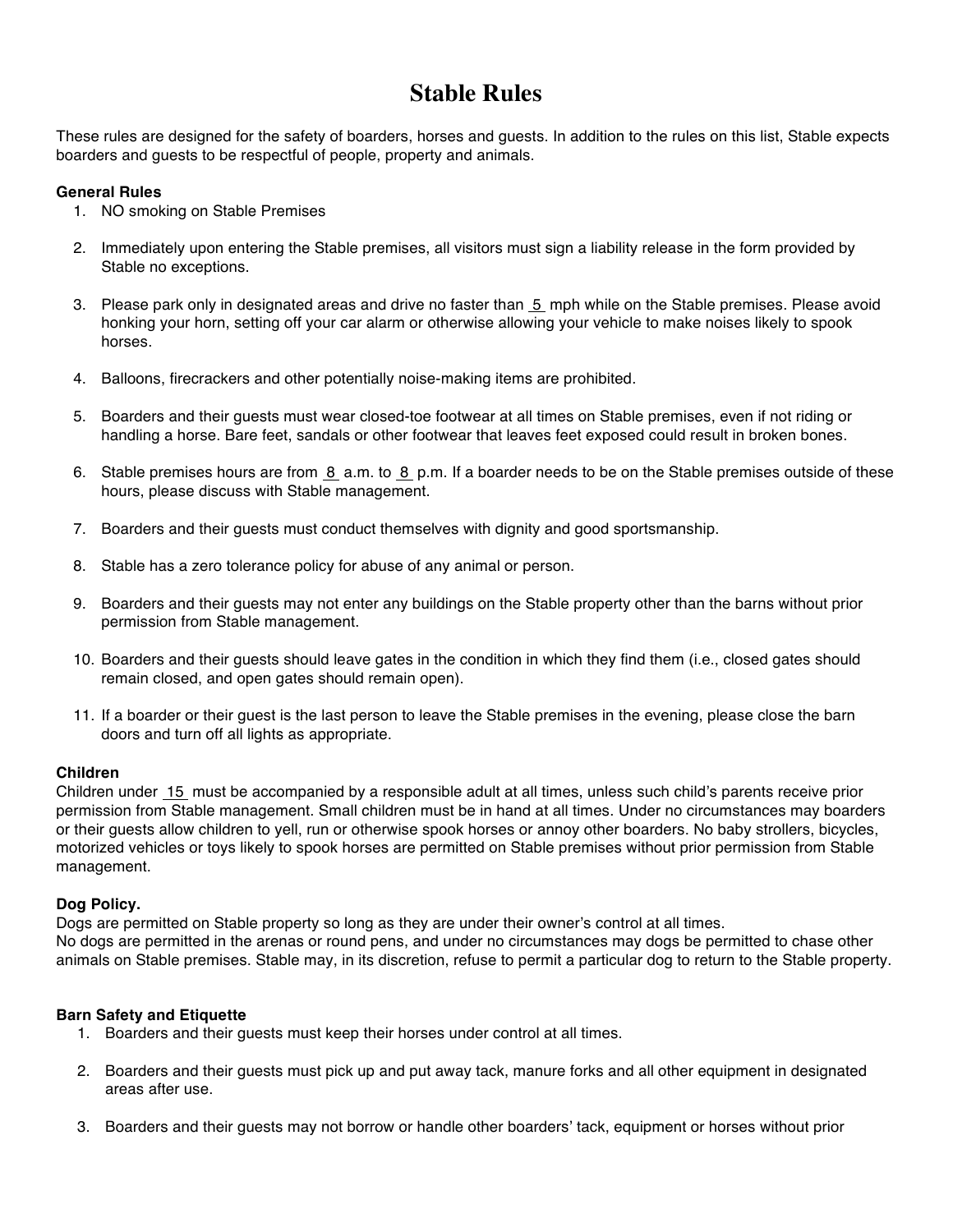permission. This includes feeding other horses treats.

- 4. Boarders and their guests are responsible for storing and securing their own equipment. To prevent theft, consider taking valuable equipment home when not in use.
- 5. When finished grooming or washing a horse, boarders and their guests must remove all manure, hoof pickings and loose hair and dispose of them in designated areas.
- 6. Horses may be tied only in designated tie areas. All horses must be tied with a quick-release knot or panic snap.
- 7. Boarders and their guests may not help themselves to hay, grain, bedding or other Stable property without prior permission from Stable management.
- 8. If a horse is tied in a place where others want to pass through, please move the horse promptly so that they can pass safely.
- 9. Feed, treats or anything else edible kept on the Stable premises must be stored in a rodent- and insect- proof container.
- 10. Each horse must have a properly fitted halter and lead rope stored in plain view on your stall door or other designated area.
- 11. If a boarder or their guest notices damage to a horse's stall, paddock or pasture, they must inform Stable management immediately.
- 12. No radios, CD players, etc. are permitted on Stable premises without prior permission from Stable management.
- 13. Boarders and their guests must keep the tack room, barn aisles, restrooms and all other common areas clean and neat.

#### **Riding Safety and Arena Etiquette**

- 1. Helmet Policy. Stable requires *all* riders to wear a properly fitted, ASTM/SEI approved equestrian helmet with the chinstrap securely fastened.
- 2. Boarders and their guests must wear proper barn attire at all times, including closed-toe footwear.
- 3. Jumping Policy. No one may jump on Stable premises unless such jumping is part of an organized riding lesson.
- 4. All riders and handlers must use tack that allows them to control their horses.
- 5. Longeing Policy. Longeing when others are riding in the arena is prohibited without prior permission to longe from the riders. If longeing in the arena with riders, the horse on the longe line must be kept under control at all times and not interfere with others who are riding.
- 6. Riding belongs in the arena, round pen and other areas designated for riding, not on the lawn, etc.
- 7. Each rider and handler must treat other riders and handlers with consideration and respect. Riders going in opposite directions must pass left-shoulder to left-shoulder and riders going in the same direction must pass only on the inside. Each rider and handler must leave at least one horse-length clear distance between their horse and each other horse. If a horse is green or feeling frisky, its rider or handler should wait for a crowded arena to clear, especially if other green horses or novice riders are present, and warn other riders and handlers in the arena so that they may treat the horse with extra caution. If a rider or handler is in doubt about arena etiquette, they should yield to the other riders and handlers and call out their direction politely (e.g., "Passing on the inside," "Heads up on the rail."). More experienced riders and handlers should help less experienced riders and handlers by yielding the right of way and politely pointing out any unsafe arena use.
- 8. Boarders and their guests using equipment such as jumps, barrels or poles must remove equipment from the